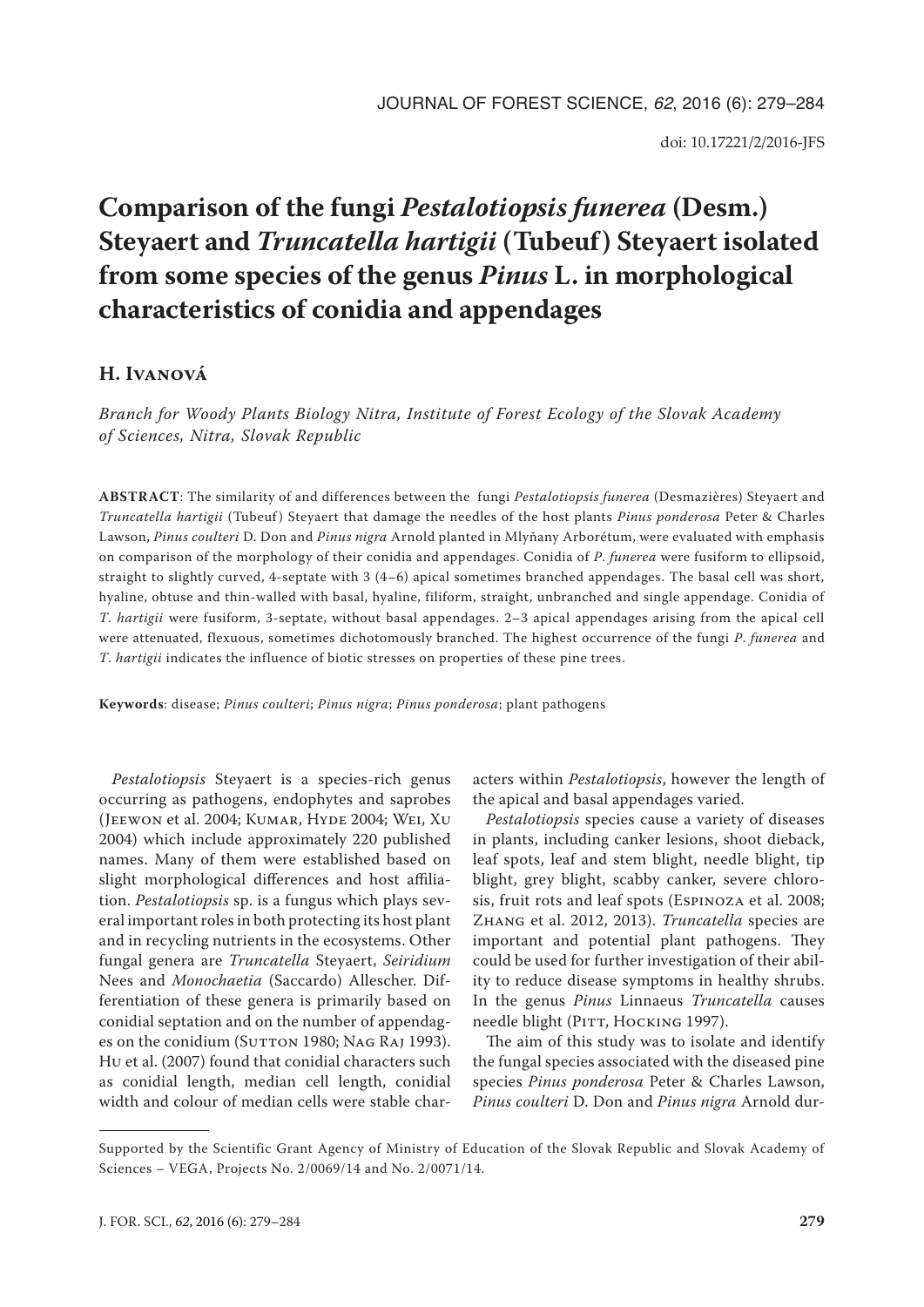ing 2015 with emphasis on a comparison of the morphology of their conidia and appendages and to evaluate the relative tolerance of these species grown in many parks in Slovakia.

## **MATERIAL AND METHODS**

From spring to autumn 2015 needles of *P*. *ponderosa*, *P*. *coulteri* and *P*. *nigra* with disease symptoms such as needle blight, tip blight and grey blight were collected at several locations from these trees growing in Mlyňany Arborétum. Altogether 10 trees were studied. The age of evaluated trees was between 25 and 40 years. An amount of 10 needles from each pine tree was used on our experiments. The samples of biological material were deposited in a herbarium at the Institute of Forest Ecology of the Slovak Academy of Sciences, Branch for Woody Plant Biology Nitra.

Cultivation on a nutritive 3% potato dextrose agar (PDA) medium in the test chamber with constant temperature and humidity ( $24 \pm 1$ °C and 45% humidity in dark conditions in an MLR-351H versatile environmental test chamber (Sanyo Electric Co., Ltd., Osaca, Japan)) was used to isolate and obtain pure cultures. The needle parts cut from the diseased plants were surface-sterilized for 20 min. Study of fungal structures was performed with a light clinical microscope BX41 (Olympus, Tokyo, Japan) under 400× and 1,000× magnification. Measurements were done using the QuickPhoto Micro 2.2 programme (PROMICRA, s.r.o., Prague, Czech Republic) and the morphometric values were compared with previously published data for the taxa (PITT, HOCKING 1997; LEE et al. 2006; Hu et al. 2007). The fungi were identified based on their morphological characters (STEYAERT 1949; Guba 1961; Nag Raj 1993) and according to keys (DUBE, BILGRAMI 1966; SUTTON 1980).

## **RESULTS AND DISSCUSION**

Fungi were isolated from the needle segments of three species of the genus *Pinus* (*P*. *ponderosa*, *P*. *coulteri* and *P*. *nigra*) and the species composi-

tions of the fungi were compared among the pines examined. The dominant observed fungi were *Pestalotiopsis funerea* (Desmazières) Steyaert (*P*. *ponderosa*, *P*. *nigra*) and *Truncatella hartigii* (Tubeuf ) Steyaert (*P*. *ponderosa*, *Pinus strobus* Linnaeus and *P*. *nigra*). The presence of other fungi such as *Chaetomium* Kunze, *Stachybotrys* Corda, *Acremonium* Link and *Ulocladium* Preuss was described in another article (Ivanová 2016).

According to Vujanovic et al. (2000) *T*. *hartigii* was more frequently associated with necrotic lesions on cones/seeds of the pine (*Pinus* spp.) collection in comparison with *P*. *funerea*. Pirone (1978) considered that the *Pestalotiopsis* species are weak or opportunistic pathogens and may cause little damage to ornamental plants. However, Hopkins and McQuilken (2000) pointed out that some *Pestalotiopsis* species may cause serious damage to pot grown plants and the number of known infected plant species is generally increasing.

They initially make a contact with the host probably by means of the conidia and may cause primary infections (Espinoza et al. 2008). The sources of the inoculum for secondary infections which increase the severity of the disease can be wild plantation flowers, crop debris, disease stock plants, used growing media, soil and contaminated nursery tools, splashed water droplets and also spores in the air.

*Pestalotiopsis* is just one of a complex group of fungi. This fungus is also considered as a weak pathogen (MADAR et al. 1991), which penetrates the host through natural openings such as stomata, lenticels and hydathodes (AGRIOS 2005). WRIGHT et al. (1998), HOPKINS and McQUILKEN (2000) stated that *Pestalotiopsis* species infect only wounded or stressed plants which may be stressed due to insects, pesticides or sun damage. High rainfall, high temperature and human activities may lead to disease development (Tuser et al. 1999; HOPKINS, McQUILKEN 2000; ELLIOTT et al. 2004). Differentiation of these genera is primarily based on conidial septation and on the number of appendages on the conidium (Nag Raj 1993).

According to Hu et al. (2007) most species are divided into different groups based on the size of the

Table 1. Comparison of our results for the conidium size of the observed fungi with results of other authors

| Pestalotiopsis funerea (Desmazières) Steyaert        |                                   |                                                    |  |  |  |  |
|------------------------------------------------------|-----------------------------------|----------------------------------------------------|--|--|--|--|
| Our experiment                                       | PITT and HOCKING (1997)           | Hu et al. (2007)                                   |  |  |  |  |
| $16.8 - 20(23) - (30) \times 5(10) \,\mathrm{\mu m}$ | $20 - 28 \times 6 - 9 \text{ µm}$ | $18-26 \times 5 (7)-8 (9.5) \text{ µm}$            |  |  |  |  |
| Truncatella hartigii (Tubeuf) Steyaert               |                                   |                                                    |  |  |  |  |
| Our experiment                                       | PITT and HOCKING (1997)           | LEE et al. $(2006)$                                |  |  |  |  |
| $(20) - 25 \times (2.5) - 3 - (5) - (7.5) \,\mu m$   | $15 - 20 \times 6 - 8 \text{ µm}$ | $(16) - 17 - 18 - (20) \times (6) - 7 - (8) \mu m$ |  |  |  |  |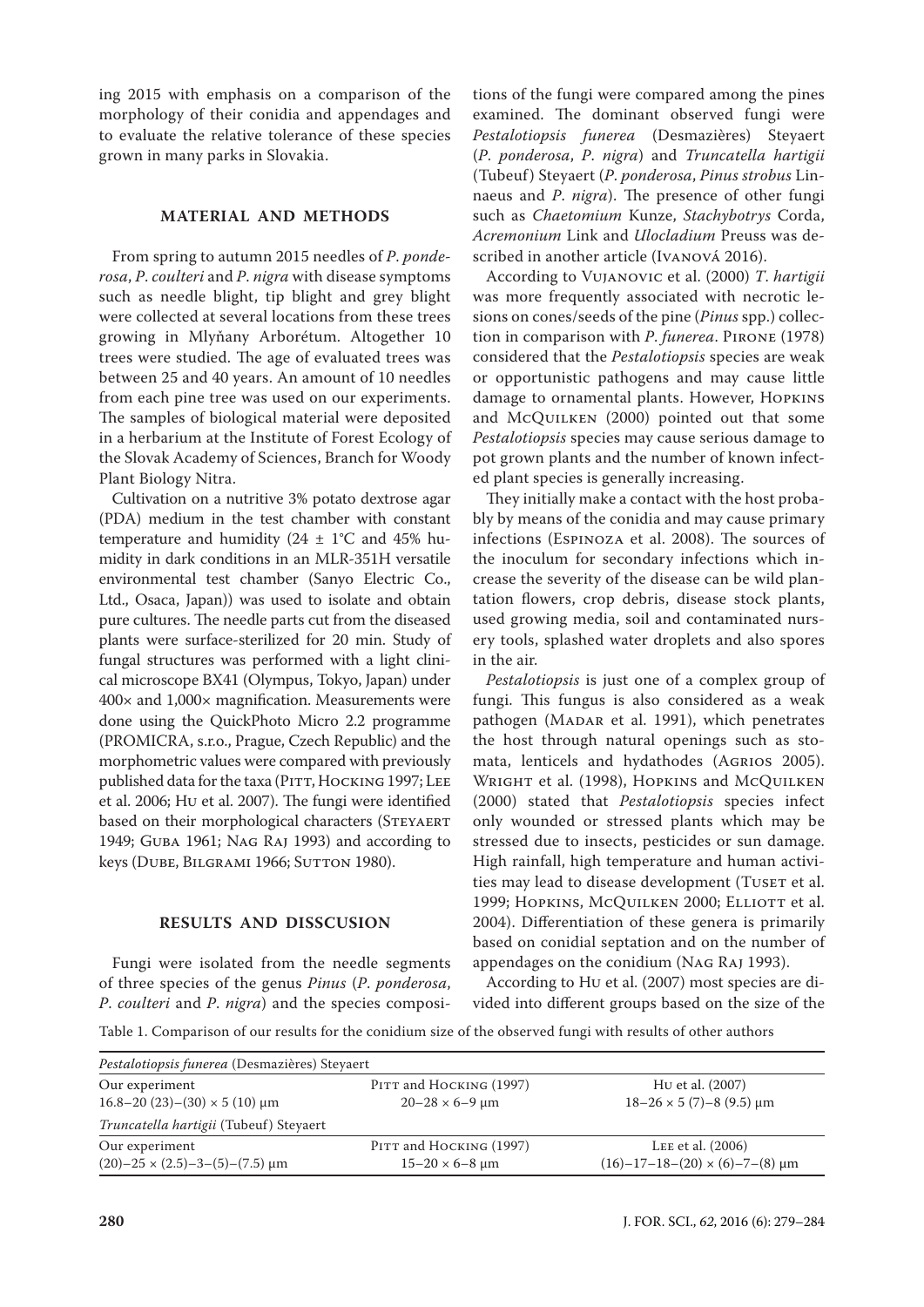Table 2. Comparison of our results for apical and basal appendage occurrence in the observed fungi with results of other authors

| Pestalotiopsis funerea (Desmazières) Steyaert                           |                                          |                                 |                    |                                    |                         |                                                                      |    |
|-------------------------------------------------------------------------|------------------------------------------|---------------------------------|--------------------|------------------------------------|-------------------------|----------------------------------------------------------------------|----|
| Our experiment                                                          |                                          | STEYAERT (1959)                 |                    | PITT and HOCKING (1997)            |                         | SOUSA et al. (2009)                                                  |    |
| AA                                                                      | BA                                       | AA                              | BA                 | AA                                 | BA                      | AA                                                                   | BA |
| $3(4-6)$ simple or<br>branched, $(4-6)$ 15-20<br>$(24) - 30 \mu m \log$ | 1 single,<br>$2-4 \mu m$ ,<br>unbranched | 2-3 branched<br>or unbranched   | usually<br>present | 2 or more<br>simple or<br>branched | 4 single,<br>unbranched | $3 - 4$                                                              |    |
| Truncatella hartigii (Tubeuf) Steyaert                                  |                                          |                                 |                    |                                    |                         |                                                                      |    |
| Our experiment                                                          |                                          | STEYAERT (1959)                 |                    | PITT and HOCKING (1997)            |                         | LEE et al. (2006)                                                    |    |
| AA                                                                      | BA                                       | AA                              | BA                 | AA                                 | <b>BA</b>               | AA                                                                   | BA |
| $2-3$ , branched, $5-10$<br>$(15) - 21 - 30 \times 1$ µm                |                                          | $1-4$ , branched,<br>unbranched |                    | variable<br>in number,<br>branched |                         | $2-4$ (5), often dichot-<br>omously branched,<br>$26-31 \times 1$ µm |    |

AA – apical appendages, BA – basal appendages

conidia. Conidial morphology is the most widely used taxonomic character for the genus *Pestalotiopsis.* The length and the number of the apical appendages are also widely used characters for species identification. The apical appendages often divided into branches can arise from the top, middle, bottom or different positions in the apical hyaline cells. In some species presence or absence of the basal appendages is another character for species diagnosis. In our experiment the size of the conidia (Table 1) and the length, branching and number of the apical and basal appendages (Table 2) were compared with results obtained by other authors.

Conidiomata of the genus are variable, ranging from acervuli to pycnidia, they can often be immersed (Nag Raj 1993). Conidiophores develop partly or entirely inside the conidiomata, often reduced to conidiogenous cells which are discrete or integrated, cylindrical, smooth, colourless and invested in mucus. Pycnidia can mostly be seen as black or brown spore masses with copious conidia (Nag Raj 1993). *Pestalotiopsis* may produce large numbers of dry spores easily dispersed in the air or by water splash.

According to our experiments with infected plants of *P*. *ponderosa* and *P*. *nigra* with lesions 2–3 mm in diameter, we obtained pure cultures of *P*. *funerea* on PDA medium which exhibit the pinkish mycelium containing conidiophores produced within compact fruiting structures. Spore masses contained conidia, which are fusiform to ellipsoid, straight to slightly curved,  $16.8 - 20(23 - 30) \times 5(10)$  µm, 4-septate, slightly constricted at septa, with the three central cells dark brown and with a short basal cell which is obtuse, hyaline, thin-walled and verruculose, 3–4 (5) µm long. Three median cells are thick-walled, dark and



Fig. 1. Comparison of different conidium size and shape of the observed fungi: *Pestalotiopsis funerea* (Desmazières) Steyaert (a–d), *Truncatella hartigii* (Tubeuf) Steyaert (e–j), scale bars: 20 µm (a, h)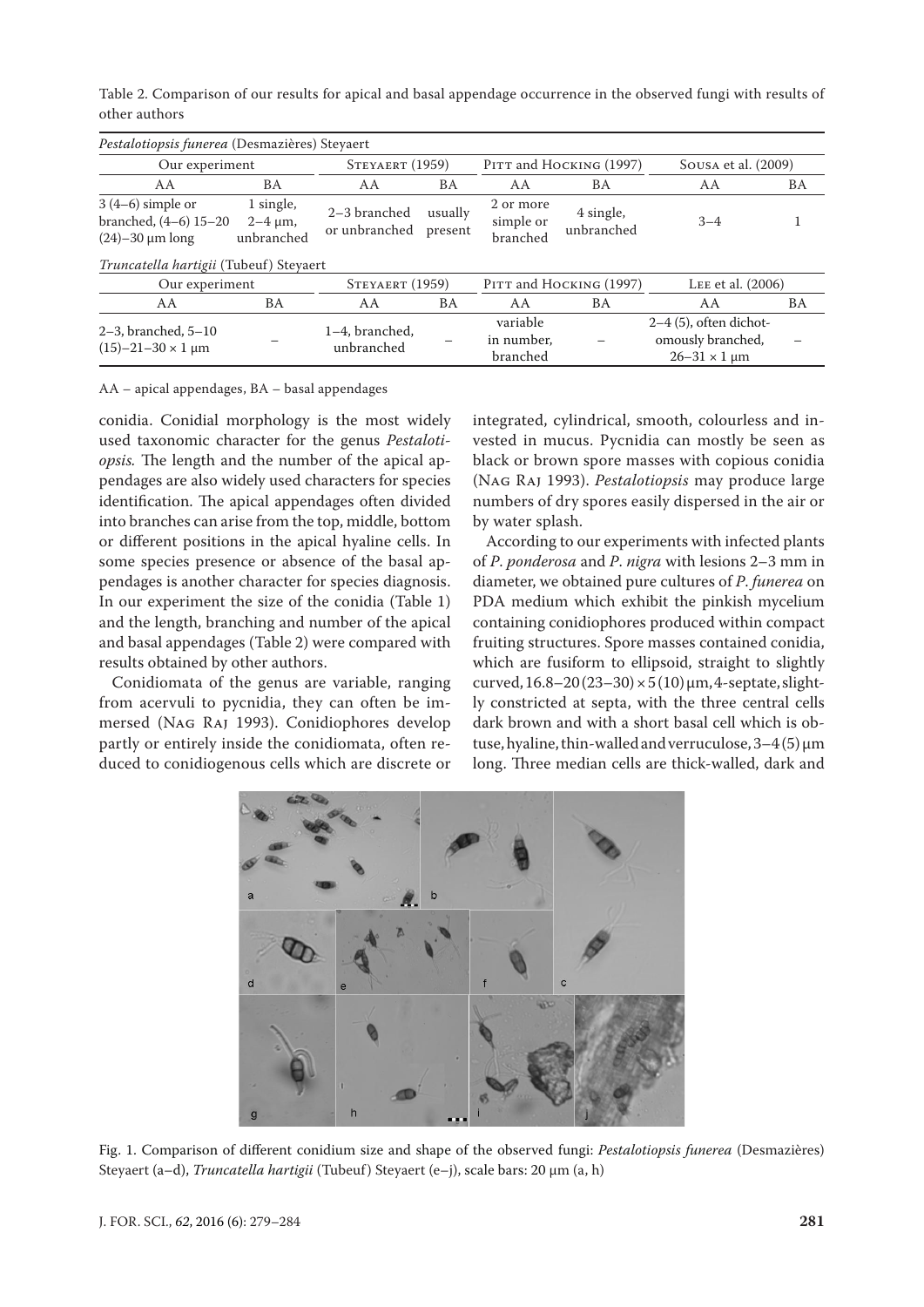sometimes roughened, subcylindrical, olivaceous brown, with septa and periclinal walls darker than the rest of the cell, together  $10.8-20$  (25)  $\mu$ m long. The second cell from the base is  $2.6-2.8-4$  (5)  $\mu$ m; third cell 5–8 (10)  $\mu$ m; fourth cell 4.8–5 (6)  $\mu$ m; apical cell hyaline, conic,  $2.7-2.8$  (4)  $\mu$ m long, with 3 (4–6) apical sometimes branched appendages arising from the apex of the apical cell collecting in a wet mass outside the acervulus,  $(4-6)$  15-20  $(24)$ -30  $\mu$ m long. Basal appendage is hyaline, straight, filiform, unbranched and single, 2–4 µm long (Fig. 1).

The identification of *Pestalotiopsis* species has mainly been based on the degree of pigmentation of median cells, apical appendage tip morphology (presence or absence of spatula), apical appendage length and spore length and width and basal appendage length (Jeewon et al. 2003). According to Hu et al. (2007) median pigmented cells are concolourous, olivaceous and pale brown with apical appendages that are not knobbed. According to PITT and HOCKING (1997) colonies of this fungus were growing rapidly, the mycelium was usually white, sometimes off-white to pale brown. Conidia produced in flat, black acervuli, opening irregularly at maturity, filled with a dense layer of conidia, which are fusiform, five celled. The central 3 cells brown, 15–20 µm long, the apical and basal cells hyaline, the basal one with a single usually unbranched spike-like appendage and the apical one with two or more simple or branched spiky appendages. According to STEYAERT (1949) conidia are usually fusiform, straight or slightly curved, and 3–4 septate. The 3 median cells are pigmented (either concolourous or versicolorous). Apical appendages are mostly filiform, occasionally knobbed, one to many (mostly 2–3), branched or unbranched, and arise from the apical cell. Basal appendages are usually present, and arise from the basal cell. Sousa et al. (2004) from infected plants of *Hakea sericea* Schrader & J.C. Wendland exhibiting reddish leaves bearing black circular lesions of 1–3 mm in diameter obtained pure cultures of *P*. *funerea* on PDA medium which exhibit the pinkish mycelium bearing compact acervuli containing black and slimy spore masses. The fungus has 5-celled spores (3 colourless median and 2 hyaline end cells) with 3–4 apical and 1 basal appendage.

*Truncatella hartigii* (syn. *Pestalotia hartigii* Tubeuf) has been associated with damage to many coniferous species (*Abies* spp., *Picea* spp., *Pinus* spp.) where it shows dieback symptoms (Vujanovic et al. 2000). The fungus was introduced by STEYAERT (1949) to accommodate five former

*Pestalotia* species having 3-septate conidia with 1–4-branched or unbranched apical appendages. In the study of Jeewon et al. (2002) a comparison of rDNA sequence data revealed that isolates with 3-septate conidia cluster in the *Truncatella* clade, distant from those of the *Pestalotiopsis* clade with 4-septate conidia. Results of Lee et al*.* (2006) support this opinion, and agree with Steyaert's original concept of the genus, that *Truncatella* should be restricted to fungi with 3-septate conidia. More than 80% of the currently known *Pestalotiopsis* species have 4-septate conidia, whereas only around 34 species (15%) have 3-septate conidia, and thus belong to *Truncatella*. During research on pine needles KATTAI (2012) confirmed the occurrence of *T*. *hartigii* as a new and quarantine disease - brown spot needle blight in Estonia. KARADZIČ and Milijaševič (2008) included the fungus *T*. *hartigii* which occurs on old needles among the most important parasitic and saprophytic fungi in Austrian pine and Scots pine plantations in Serbia. *T*. *hartigii* has been reported on *Pinus massoniana* Lambert in China (Farr, Rossman 2009).

Scattered or gregarious pycnidial conidiomata in our experiments are subepidermal, often remaining immersed,  $130 \times (80) - 150$  µm in size. Conidiophores and conidiogenous cells are hyaline, smooth, cylindrical,  $20 \times 2$  µm. Conidia fusiform,  $(20) - 25 \times (2.5) - 3 - (5) - (7.5) \text{ µm}$ , 3-septate; apical cells conical to trapezoid, hyaline, 5–6.5  $(7.5)$ – $(10) \times 3$ –5 µm, smooth, thin-walled; median cells brown,  $13-15 \times 7.5$  µm, thick-walled; basal cells hyaline, obconical,  $5 \times 2.5$  µm wide, without basal appendages. 2–3 apical appendages are inserted in the topmost part of the apical cell and arise at the same point. The appendages are attenuated, flexuous, 5-10 (15)-21-30  $\times$  1  $\mu$ m, sometimes dichotomously branched (Fig. 1e–j). Based on conidial dimensions and the branching pattern of apical appendages, our collections are best accommodated in *T*. *hartigii*.

According to Lee et al*.* (2006) *T*. *hartigii* isolated on *Abies alba* Miller has conidiomata pycnidioid, visible at the surface by dark exuding conidial masses; 106–156 × (73)–124–177 μm. Conidiophores branched at the base are cylindrical, 0–4-septate,  $11-25 \times 2-3$  µm. Conidiogenous cells hyaline, smooth, cylindrical,  $6-19 \times 2 \mu$ m. Conidia fusiform, 3-septate; conical apical cells  $2.5-3 \times 2.5-4 \mu m$ , echinulate brown median cells,  $13-14 \times 7 \mu m$ , basal cells hyaline,  $2-3 \times 2-3$  µm wide. Apical appendages inserted in the topmost part of the apical cell are flexuous and attenuated. Obvious difference between different taxa is in the branching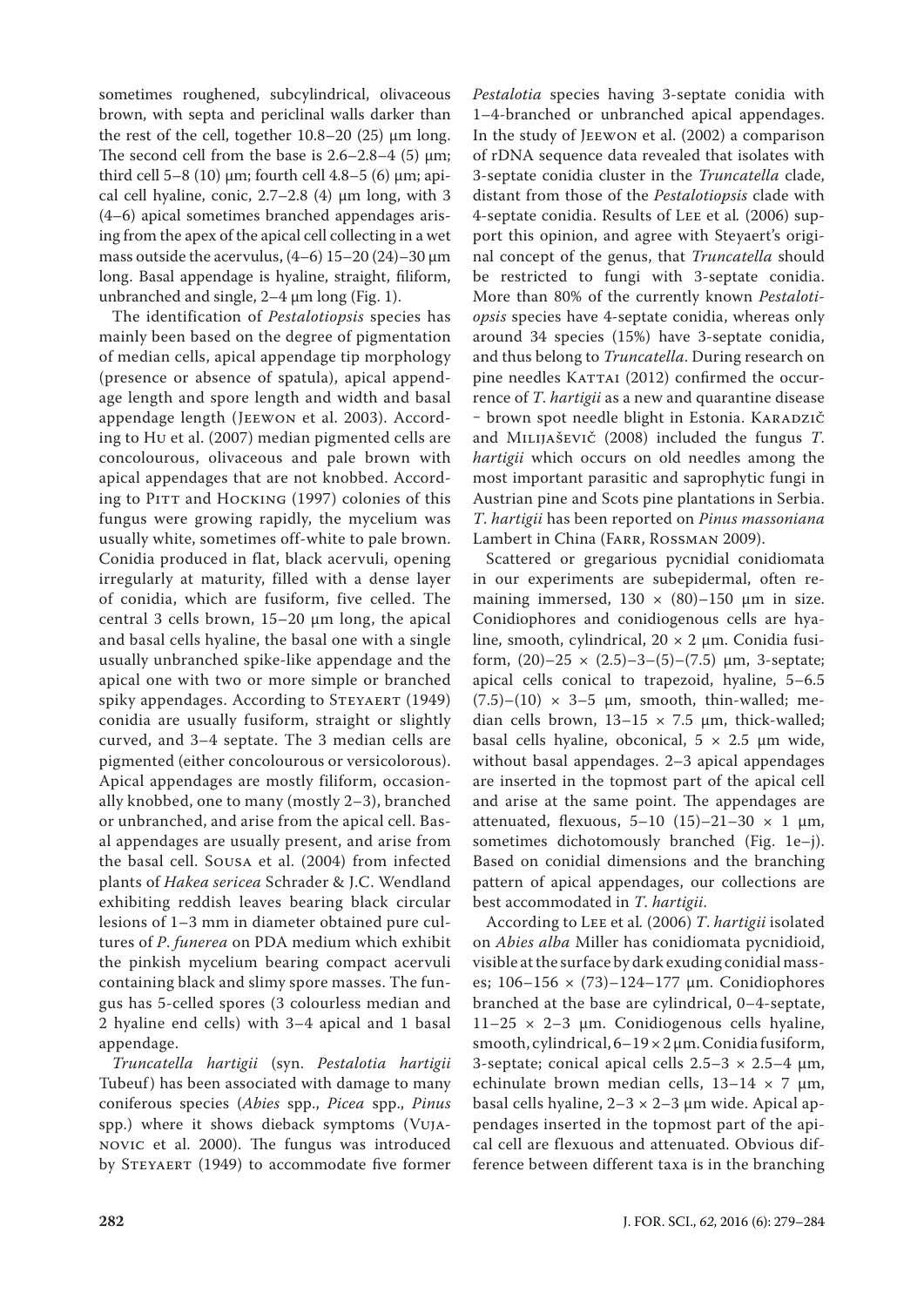patterns of their apical appendages (GUBA 1961; Nag Raj 1993). *Truncatella hartigii* has more than one apical appendage, often irregularly or dichotomously branched, in most cases it has two equal branches that branch dichotomously again (Lee et al. 2006).

In the case of *Truncatella* and *Pestalotiopsis* the fructification is acervular or pycnidial and the conidia are produced in subcutaneous receptacles. Ostiolation of the epidermis occurs only when the conidia are released. In *Pestalotiopsis* the number of coloured cells is three and the endogenous appendage is simple or branched, whereas, in the case of *Truncatella* the number of coloured cells is two and the endogenous appendage is unbranched (STEYAERT 1955).

The fungus *Truncatella* is characterized by the formation of black acervuli containing relatively large fusiform conidia with three or four transverse septa and spiky appendages from one or both ends. The fungus produces colonies similar to those of *Pestalotiopsis* and produces similar conidiomata. Conidia are fusiform with tree septa. The two median cells are brown and  $11-14 \mu m$ long. Apical and basal cells are hyaline (PITT, Hocking 1997).

Some endophytic fungi are actually latent pathogens or saprotrophs that become active and reproduce only under specific environmental conditions or when their host plants are stressed or begin to senesce (PETRINI 1991; NAGABHYRU et al. 2013). The greatest occurrence of the fungi *P*. *funerea* and *T*. *hartigii* in our experiments indicates the potential influence of biotic stresses on properties of evaluated pine trees.

#### **References**

- Agrios G.N. (2005): Plant Pathology. 5<sup>th</sup> Ed. San Diego, Academic Press: 922.
- Dube H.C., Bilgrami K.S. (1966): *Pestalotia* or *Pestalotiopsis*. Mycopathologia et Mycologia Applicata, 29: 33–54.
- Elliott M.L., Broschat T.K., Uchida J.Y., Simone G.W. (eds) (2004): Compendium of Ornamental Palm Diseases and Disorders. Saint Paul, American Phytopathological Society: 71.
- Espinoza J.G., Briceno E.X., Keith L.M., Latorre B.A. (2008): Canker and twig dieback of blueberry caused by *Pestalotiopsis* spp. and a *Truncatella* sp. in Chile. Plant Disease, 92: 1407–1414.
- Farr D.F., Rossman A.Y. (2009): Fungal databases, systematic mycology and microbiology laboratory, ARS, USDA. Available at https://nt.ars-grin.gov/fungaldatabases/
- Guba E.F. (1961): Monograph of *Monochaetia* and *Pestalotia*. Cambridge, Harvard University Press: 342.
- Hopkins K.E., McQuilken M.P. (2000): Characteristics of *Pestalotiopsis* associated with hardy ornamental plants in the UK. European Journal of Plant Pathology, 106: 77–85.
- Hu H.I., Jeewon R., Zhou T.X., Hyde K.D. (2007): Phylogenetic diversity of endophytic *Pestalotiopsis* species in *Pinus armandii* and *Ribes* spp.: Evidence from rDNA and β-tubulin genetic phylogenies. Fungal Diversity, 24: 1–22.
- Ivanová H. (2016): Other endophytic fungi on pine trees. Zahradnictví (in press).
- Jeewon R., Liew E.C.Y., Hyde K.D. (2002): Phylogenetic relationships of *Pestalotiopsis* and allied genera inferred from ribosomal DNA sequences and morphological characters. Molecular Phylogenetics and Evolution, 25: 378–392.
- Jeewon R., Liew E.C.Y., Simpson J.A., Hodgkiss I.J., Hyde K.D. (2003): Phylogenetic significance of morphological characters in the taxonomy of *Pestalotiopsi*s species. Molecular Phylogenetics and Evolution, 27: 372–383.
- Jeewon R., Liew E.C.Y., Hyde K.D. (2004): Phylogenetic evaluation of species nomenclature of *Pestalotiopsis* in relation to host association. Fungal Diversity, 17: 39–55.
- Karadzič D., Milijaševič T. (2008): The most important parasitic and saprophytic fungi in Austrian pine and Scots pine plantations in Serbia. Bulletin of the Faculty of Forestry, 97: 147–170.
- Kattai K. (2012): New and quarantine disease brown spot nedele blight (*Mycosphaerella dearnessii*) in Estonia. [MSc Thesis.] Tartu, Estonian University of Life Sciences: 55.
- Kumar D.D.S., Hyde K.D. (2004): Biodiversity and tissue recurrence of endophytic fungi in *Tripterygium wilfordii*. Fungal Diversity, 17: 69–90.
- Lee S., Crous P.W., Wingfield M.J. (2006): Pestalotioid fungi from Restionaceae in the Cape Floral Kingdom. Studies in Mycology, 55: 175–187.
- Madar Z., Solel Z., Kimchi M. (1991): *Pestalotiopsis* canker of Cypress in Israel. Phytoparasitica, 19: 79–81.
- Nag Raj T.R. (1993): Coelomyceteous Anamorphs with Appendage-bearing Conidia. Waterloo, Mycologue Publications: 1101.
- Nagabhyru P., Dinkins R.D., Wood C.L., Bacon C.W., Schardl C.L. (2013): Tall fescue endophyte effects on tolerance to water-deficit stress. BMC Plant Biology, 13: 127.
- Petrini O. (1991): Fungal endophytes of tree leaves. In: Andrews J.H., Hirano S.S. (eds): Microbial Ecology of Leaves. New York, Springer-Verlag: 179–197.
- Pirone P.P. (1978): Diseases and Pests of Ornamental Plants. 5th Ed. New York, Wiley Interscience: 566.
- Pitt J.I., Hocking A.D. (1997): Fungi and Food Spoilage. London, New York, Blackie Academic and Professional: 593.
- Sousa M.F., Tavares R.M., Gerós H., Lino-Neto T. (2004): First report of *Hakea sericea* leaf infection caused by *Pestalotiopsis funerea* in Portugal. Plant Pathology, 53: 535.
- Steyaert R.L. (1949): Contribution à l'étude monographigue de *Pestalotia* de Not. et *Monochaetia* Sacc. (*Truncatella* gen.